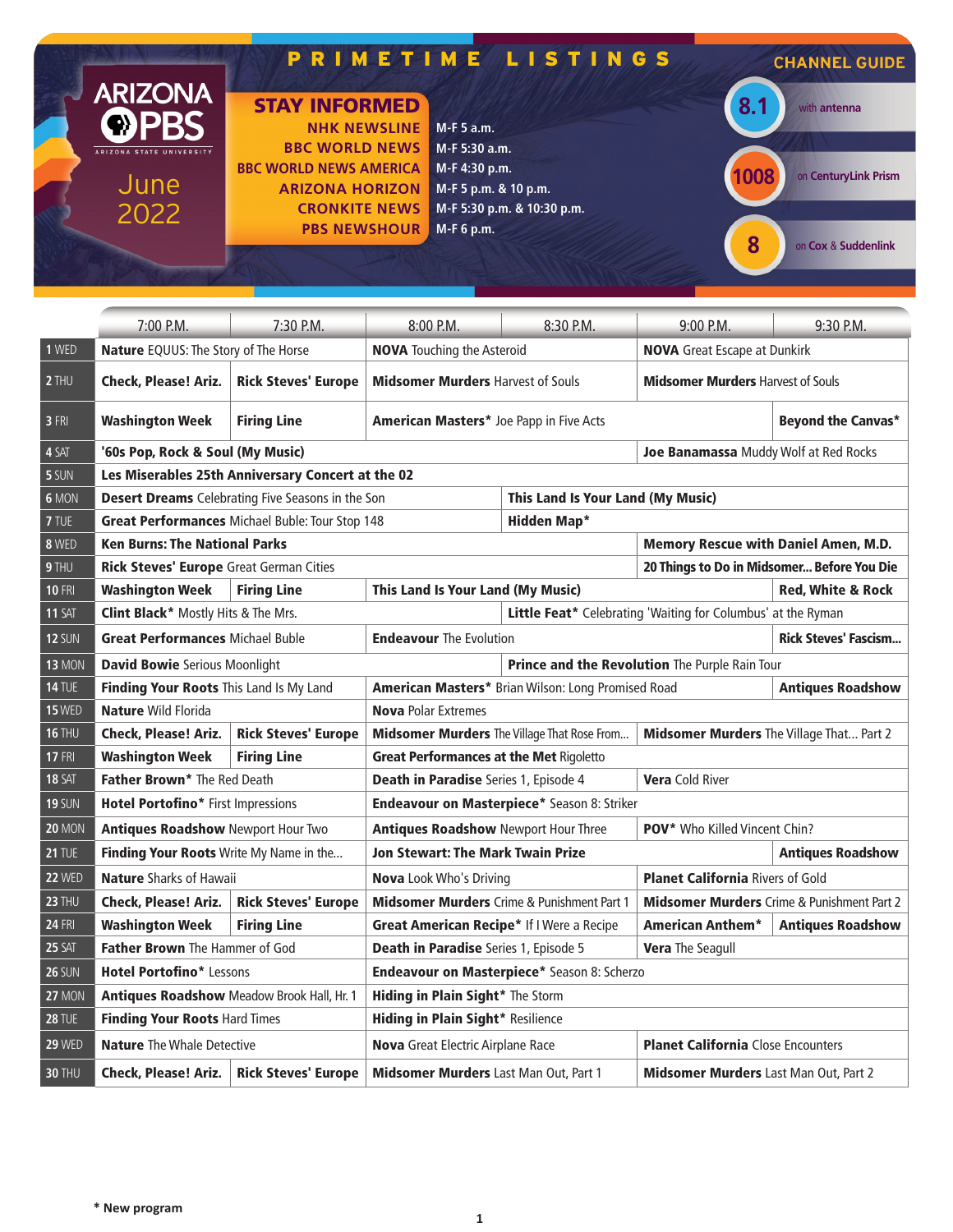DAYTIME

## JUNE 2022

**8.1** with antenna **1008** on CenturyLink **8** on Cox & Suddenlink

|        | SUN <sup>t</sup>                                                                                                     | <b>MON</b>                                               | <b>TUES</b>                                                                         | <b>WED</b>                                                                                | <b>THU</b>                                                                                  | <b>FRI</b>                                                                  | <b>SAT</b>                                        |  |
|--------|----------------------------------------------------------------------------------------------------------------------|----------------------------------------------------------|-------------------------------------------------------------------------------------|-------------------------------------------------------------------------------------------|---------------------------------------------------------------------------------------------|-----------------------------------------------------------------------------|---------------------------------------------------|--|
| 5 a.m. | This Old House                                                                                                       | <b>NHK Newsline</b>                                      |                                                                                     | Growing a Greener World (returning 6/18)                                                  |                                                                                             |                                                                             |                                                   |  |
| 5:30   | Ask This Old House                                                                                                   | <b>BBC World News</b>                                    |                                                                                     | Rick Steves' Europe (returning 6/18)                                                      |                                                                                             |                                                                             |                                                   |  |
| 6:00   | Mr. Rogers' Neighborhood                                                                                             |                                                          |                                                                                     | Arthur                                                                                    |                                                                                             |                                                                             | America's Heartland (returning 6/18)              |  |
| 6:30   | Arthur                                                                                                               |                                                          |                                                                                     | Nature Cate                                                                               |                                                                                             |                                                                             | Fons & Porter's Love of Quilting (returning 6/18) |  |
| 7:00   | Molly of Denali                                                                                                      |                                                          |                                                                                     | Molly of Denali                                                                           |                                                                                             |                                                                             | It's Sew Easy (returning 6/18)                    |  |
| 7:30   | Wild Kratts (returning 6/19)                                                                                         |                                                          |                                                                                     | Wild Kratts                                                                               |                                                                                             |                                                                             | Best of Sewing w/ Nancy (returning 6/18)          |  |
| 8:00   | Hero Elementary (returning 6/19)                                                                                     |                                                          |                                                                                     | Hero Elementary                                                                           |                                                                                             |                                                                             | American Woodshop (returning 6/18)                |  |
| 8:30   | Alma's Way (returning 6/19)                                                                                          |                                                          |                                                                                     | Alma's Way                                                                                |                                                                                             |                                                                             | MotorWeek (returning 6/18)                        |  |
| 9:00   |                                                                                                                      | Curious George                                           |                                                                                     |                                                                                           |                                                                                             |                                                                             | This Old House (returning 6/18)                   |  |
| 9:30   | Antiques Roadshow (returning 6/19)                                                                                   | Daniel Tiger's Neighborhood                              |                                                                                     |                                                                                           |                                                                                             |                                                                             | Ask This Old House (returning 6/18)               |  |
| 10:00  |                                                                                                                      |                                                          |                                                                                     | Donkey Hodie                                                                              |                                                                                             |                                                                             | Antiques Roadshow (returning 6/18)                |  |
| 10:30  | Nova (returning 6/19)                                                                                                |                                                          |                                                                                     | Elinor Wonders Why                                                                        |                                                                                             |                                                                             |                                                   |  |
| 11:00  | Nature (returning at 11 a.m. on 6/26)                                                                                | Sesame Street                                            |                                                                                     |                                                                                           |                                                                                             |                                                                             | Weekends with Yankee (returning 6/18)             |  |
| 11:30  |                                                                                                                      | Pinkalicious & Peterrific                                |                                                                                     |                                                                                           |                                                                                             |                                                                             | Steven Raichlen's Project Fire (returning 6/18)   |  |
| noon   | Articulate (returning 6/19)                                                                                          | Dinosaur Train                                           |                                                                                     |                                                                                           |                                                                                             | Christopher Kimball's Milk Street (returning 6/18)                          |                                                   |  |
| 12:30  | Memory Rescue (6/5 at 11 a.m.)<br>Classical Rewind (6/12 at 11:30 a.m.)                                              | Clifford the Big Red Dog                                 |                                                                                     |                                                                                           |                                                                                             |                                                                             | Lidia's Kitchen (returning 6/18)                  |  |
| 1 p.m  | Amen! Music of the Black Church (6/19)<br>Secrets of Chatsworth (6/26)                                               | Sesame Street                                            |                                                                                     |                                                                                           |                                                                                             |                                                                             | Pati's Mexican Table (returning 6/18)             |  |
| 1:30   | Big Band Years (6/5 at 1 p.m.)<br>Les Miserables 25th Anniversary (6/12 at 1 p.m.)                                   | All Creatures                                            | Antiques<br>Great and<br>Roadshow<br>Small<br>(returning 6/14)                      | Finding Your<br>Roots (6/1, 15,<br>22, 29<br>Rick Steves'<br>Fascism in<br>Europe $(6/8)$ | Nature (6/2,<br>16, 23, 30)<br>Desert<br>Dreams (6/9)<br>Ireland's Coast<br>$(6/2)$ ; Natl. | Nova (6/3, 17,<br>24)<br>Eat Your Medi-<br>cine (6/10)                      | Cook's Country (returning 6/18)                   |  |
| 2:00   | Black Church: This Is Our Story (6/19)<br>Miss Scarlet and the Duke (6/26)                                           | (returning 6/13)                                         |                                                                                     |                                                                                           |                                                                                             |                                                                             | America's Test Kitchen (returning 6/18)           |  |
| 2:30   | Big Band Years (6/5)                                                                                                 | In Their Own                                             |                                                                                     |                                                                                           |                                                                                             | Nova (6/3, 17)                                                              | America's Test Kitchen (returning 6/18)           |  |
| 3:00   | Les Miserables 25th Anniversary (6/12)<br>Black Churck: This Is Our Story (6/19)<br>Miss Scarlet and the Duke (6/26) | Words (6/13)<br>Father Brown<br>(6/20, 27)               | Midsomer<br>Murders<br>(returning 6/20)                                             | Finding Your<br>Roots<br>(returning 6/15)                                                 | Parks (6/9);<br>Yellowstone<br>Thaw (6/16);<br>Op. Maneater<br>(6/23)                       | Eat Your Medi-<br>cine (6/10)<br>Hacking Your<br>Mind (6/24)                | Keeping Up Appearances (returning 6/18)           |  |
| 3:30   | Classical Rewind (6/5 at 3 p.m.)                                                                                     | Longevity Para-<br>dox $(6/6)$                           | Aging Backwards<br>3 (6/7); Margaret Day of Days (6/1)<br>(6/14);                   |                                                                                           | lerland's Wild<br>Coast (6/2)<br>Natl. Parks (6/9)                                          | Secrets of the<br>Dead (6/3)<br>Forever Painless                            | As Time Goes By (returning 6/18)                  |  |
| 4:00   | Les Miserables 25th Anniversary (6/12)<br>Black Church: This Is Our Story (6/19)<br>Miss Scarlet and the Duke (6/26) | Prince Philip<br>(6/13)<br>Hotel Portofino<br>(6/20, 27) | Midsomer Mur-<br>ders (6/21, 28);<br>Check, Please!<br>Ariz. (6/21, 28 at<br>4 p.m. | Hidden Map (6/8)<br>Chasing the<br>Moon (6/15,<br>22, 29)                                 | Great Yellow-<br>stone Thaw<br>(6/16)<br>Planet California<br>(6/23, 30)                    | (6/10)<br>Great Yellow-<br>stone Thaw (6/17)<br>Hacking Your<br>Mind (6/24) | The Lawrence Welk Show<br>(returning 6/18)        |  |
| 4:30   | Tinity (6/5); Hotel Portofino (6/26)                                                                                 | <b>BBC World News America</b>                            |                                                                                     |                                                                                           |                                                                                             |                                                                             |                                                   |  |
| 5:00   | Trinity: Classically Irish (6/5)<br>Carpenters: Close to You (6/12)                                                  | Arizona Horizon                                          |                                                                                     |                                                                                           |                                                                                             |                                                                             | Real Road Adventures (returning 6/18)             |  |
| 5:30   | PBS NewsHour Weekend (6/19, 26)                                                                                      | Cronkite News                                            |                                                                                     |                                                                                           |                                                                                             |                                                                             | PBS NewsHour Weekend                              |  |
| 6:00   | Les Miserables 25th Anniversary (6/5)<br>Carpenters: Close to You (6/12)<br>Death in Paradise (6/19, 26)             | <b>PBS NewsHour</b>                                      |                                                                                     |                                                                                           |                                                                                             | Nature (returning 6/18)                                                     |                                                   |  |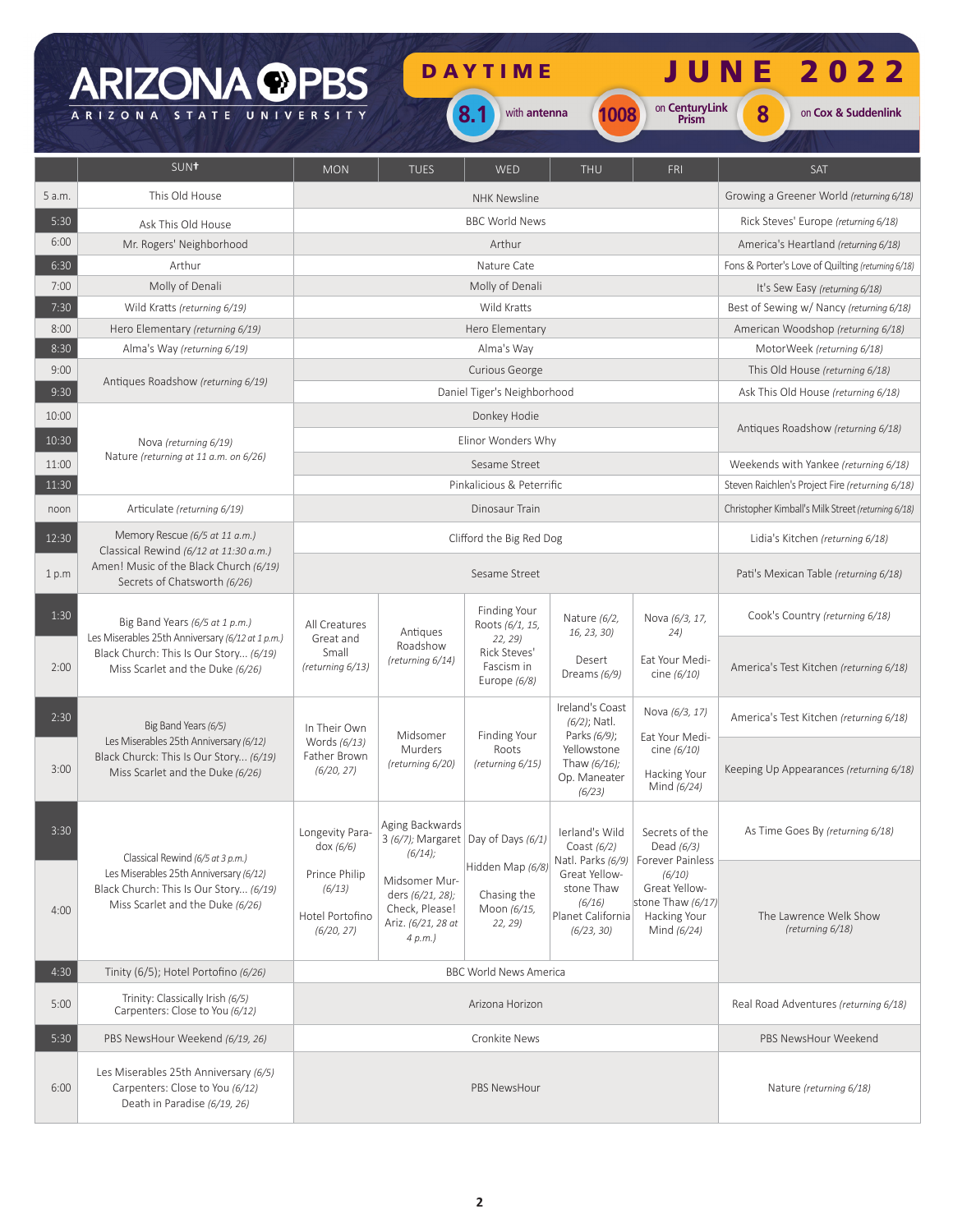ARIZONA STATE UNIVERS

## **Wednesday 1**

#### **7:00 Nature**

"Equus: Story of the Horse: Chasing The Wind" – Travel around the world with anthropologist Niobe Thompson to uncover the history of mankind's relationship with the horse. Discover the habits and biology of these majestic animals and ride along with the world's last nomadic tribes. (Also Thu. 6/2 at 1 a.m.; Thu. 6/2 at 1:30 p.m.; Thu. 6/2 at 11 p.m.)

#### **8:00 Nova**

"Touching the Asteroid" – If spacecraft OSIRIS-REx can grab a piece of an asteroid and bring it back to Earth, scientists could gain great insight into our planet's origins, and even how to defend against rogue asteroids. But NASA only gets three shots at collecting a sample.

(Also Thu. 6/2 at 2 a.m.; Fri. 6/3 at 1:30 p.m.)

#### **9:00 Nova**

"Great Escape at Dunkirk" – Join archaeologists and divers recovering remains of ships and planes lost during World War II's epic Dunkirk operation. Discover new evidence of the ingenious technology that helped save Allied forces from defeat by the encircling Germans.

(Also Thu. 6/2 at 3 a.m.; Fri. 6/3 at 2:30 p.m.)

#### **10:00 Arizona Horizon 2022**

**10:30 Cronkite News 2022** 

#### **11:00 Secrets of the Dead**

"Bombing Auschwitz" – Join historians, survivors and experts as they consider one of the great moral dilemmas of the 20th century. Should the Allies have risked killing Auschwitz prisoners and bombed the camp to stop future atrocities? (Also Fri. 6/3 at 3:30 p.m.)

## **Thursday 2**

#### **7:00 Check, Please! Arizona**

#### **7:30 Rick Steves' Europe**

"Portugal's Heartland" – Portugal has an oversized history, fascinating culture and boatloads of sardines. Rick dances on the beach at Nazare, marvels at a medieval abbey in Batalha, visits a royal library and revels with university students in Coimbra.

#### **8:00 Midsomer Murders**

"Harvest of Souls" – When the owner of an equestrian center is trampled by his horse, DCI Barnaby and DS Nelson have to unravel a complex feud from the past, where nothing is what it seems. (Also Fri. 6/3 at 2 a.m.)

#### **9:00 Midsomer Murders**

"Harvest of Souls" Part Two (Also Fri. 6/3 at 3 a.m.) **10:00 Arizona Horizon 2022 Election Debate Coverage** 

#### **11:00 Nature**

"Equus: Story of the Horse: Chasing The Wind" - (See Wed. 6/1 at 7 p.m.)

### **Friday 3**

#### **7:00 Washington Week**

**7:30 Firing Line with Margaret Hoover** 

#### **8:00 American Masters**

#### *NEW*

"Joe Papp In Five Acts" – Joe Papp, founder of The Public Theater, Free Shakespeare in the Park and producer of groundbreaking plays like "Hair," "A Chorus Line" and for colored girls, created a "theater of inclusion" based on the belief that great art is for everyone.

#### **9:30 Beyond The Canvas**

#### *NEW*

"Art, to Change The World" – Uncover hidden history and see how creators use art to advocate for good and change the world.

#### **10:00 Arizona Horizon 2022**

#### **10:30 Cronkite News 2022**

#### **11:00 Finding Your Roots**

"Dreaming of a New Land" – Dr. Henry Louis Gates, Jr. explores with Marisa Tomei, Sheryl Sandberg and Kal Penn the tremendous challenges faced by their immigrant forebears. From Italy, Russia and India to America, their histories show success could take generations to achieve.

## **Saturday 4**

#### **Midnight Memory Rescue with Daniel Amen, M.D.**

Award-winning psychiatrist, neuroscientist and New York Times bestselling author Dr. Daniel Amen will show you how to supercharge your memory and remember what matters most to you. (Also 9 a.m.; Sun. 6/5 at 11 a.m.; Tue. 6/7 at 1:30 p.m.; Wed. 6/8 at 9 p.m.; Sat. 6/11 at 5:30 a.m.; Sun. 6/12 at 7:30 a.m.)

#### **2:00 Eat Your Medicine: The Pegan Diet with Mark Hyman, M.D.**

Dr. Hyman shares how unhealthy, ultra-processed foods have created an epidemic of preventable, chronic diseases and exactly how returning to real, whole food can treat, prevent and even reverse these diseases. (Also 11 a.m.; Mon. 6/6 at 12 a.m.; Thu. 6/9 at 1 a.m.; Fri. 6/10 at 1 p.m.; Sat. 6/11 at 7:30 a.m.; Sun. 6/12 at 11 p.m.)

#### **4:00 Forever Painless with Miranda Esmonde-White**

Get a groundbreaking and eye-opening education on pain and its causes, as well as a new approach to pain management. (Also Tue. 6/7 at 3 a.m.; Fri. 6/10 at 3 p.m.)

#### **5:30 Dr. Fuhrman's End Dieting Forever!**

See how to choose foods that are nutrient rich so that your body is supplied with its nutritional needs for optimum health, disease prevention and maximum lifespan. (Also Tue. 6/7 at 12 a.m.; Sun. 6/26 at 2 a.m.)

#### **7:30 Longevity Paradox with Steven Gundry, MD**

Dr. Gundry shares informative, life-changing information and shows a step-by-step approach to help us all feel better and more youthful today, no matter your age. (Also Sun. 6/5 at 9:30 a.m.; Mon. 6/6 at 3 p.m.; Thu. 6/9 at 3 a.m.; Thu. 6/9 at 10:30 p.m.; Sat. 6/11 at 9:30 a.m.)

#### **9:00 Memory Rescue with Daniel Amen, M.D.**

(See Sat. 6/4 at 12 a.m.) (Also Sun. 6/5 at 11 a.m.; Tue. 6/7 at 1:30 p.m.; Wed. 6/8 at 9 p.m.; Sat. 6/11 at 5:30 a.m.; Sun. 6/12 at 7:30 a.m.)

#### **11:00 EAT YOUR MEDICINE: The Pegan Diet with Mark Hyman, MD**

(See Sat. 6/4 at 2 a.m.) (Also Mon. 6/6 at 12 a.m.; Thu. 6/9 at 1 a.m.; Fri. 6/10 at 1 p.m.; Sat. 6/11 at 7:30 a.m.; Sun. 6/12 at 11 p.m.)

#### **1:00 Suze Orman's Ultimate Retirement Guide**

Join the acclaimed personal finance expert for essential advice on planning for and thriving in retirement. With empathy, straight talk and humor. Suze provides information about key steps for anyone trying to achieve their "ultimate retirement." (Also Sun. 6/5 at 7:30 a.m.; Sun. 6/5 at 10 p.m.; Mon. 6/6 at 2 a.m.; Mon. 6/6 at 1 p.m.; Wed. 6/8 at 11 p.m.; Sat. 6/11 at 3:30 a.m.)

#### **3:00 Magic Moments: The Best of 50s Pop (My Music Presents)**  (Also Sun. 6/5 at 12 a.m.)

## **PROGRAM LISTINGS**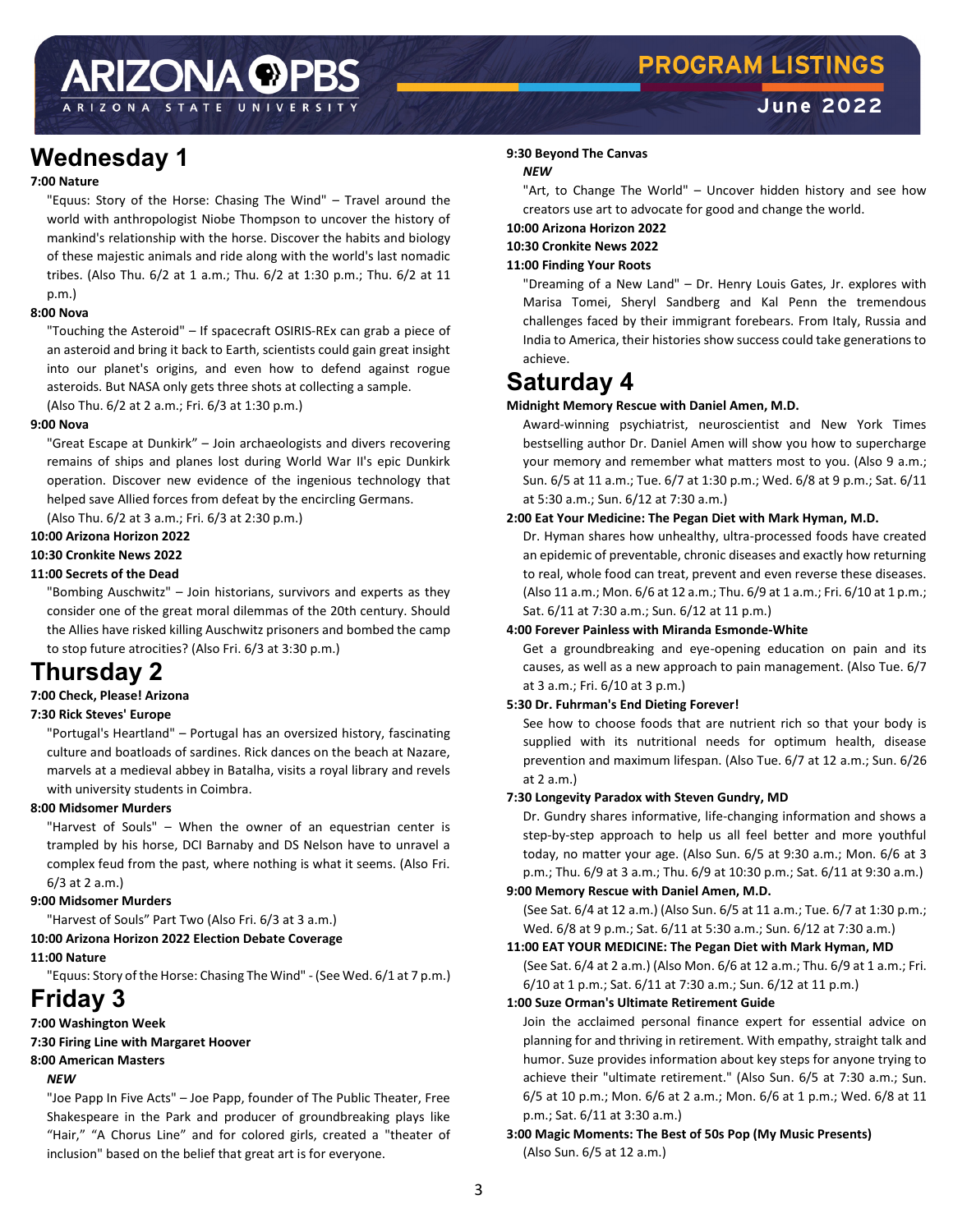ARIZONA STATE

## **PROGRAM LISTINGS**

### **June 2022**

#### **5:30 The Doo Wop Project**

(Also Sun. 6/5 at 2:30 a.m.)

#### **7:00 60s Pop, Rock & Soul (My Music Presents)**

(Also Sun. 6/5 at 4 a.m.; Mon. 6/6 at 10 p.m.; Wed. 6/8 at 1:30 a.m.; Sat. 6/11 at 12 a.m.)

#### **9:00 Joe Bonamassa: Muddy Wolf at Red Rocks**

The guitar hero pays tribute to blues greats Muddy Waters and Howlin' Wolf in this concert at Colorado's scenic Red Rocks Amphitheater.

## **Sunday 5**

#### **Midnight Magic Moments: The Best of 50s Pop (My Music Presents) 2:30 The Doo Wop Project**

#### **4:00 60s Pop, Rock & Soul (My Music Presents)**

(Also Mon. 6/6 at 10 p.m.; Wed. 6/8 at 1:30 a.m.; Sat. 6/11 at 12 a.m.)

#### **6:00 Mister Rogers' Neighborhood**

#### **6:30 Arthur**

**7:00 Molly of Denali** 

#### **7:30 Suze Orman's Ultimate Retirement Guide**

(See Sat. 6/4 at 1 p.m.) (Also 10 p.m.; Mon. 6/6 at 2 a.m.; Mon. 6/6 at 1 p.m.; Wed. 6/8 at 11 p.m.; Sat. 6/11 at 3:30 a.m.)

#### **9:30 Longevity Paradox with Steven Gundry, MD**

(See Sat. 6/4 at 7:30 a.m.) (Also Mon. 6/6 at 3 p.m.; Thu. 6/9 at 3 a.m.; Thu. 6/9 at 10:30 p.m.; Sat. 6/11 at 9:30 a.m.)

#### **11:00 Memory Rescue with Daniel Amen, M.D.**

(See Sat. 6/4 at 12 a.m.) (Also Tue. 6/7 at 1:30 p.m.; Wed. 6/8 at 9 p.m.; Sat. 6/11 at 5:30 a.m.; Sun. 6/12 at 7:30 a.m.)

#### **1:00 Big Band Years (My Music Presents)**

#### **3:00 Classical Rewind (My Music)**

From the romantic mood of Beethoven's "Moonlight Sonata" to the dramatic emotions of Orff's "O Fortuna," revisit the greatest compositions and composers of all time. Explore the origins of the music and see how so many of the classics have become part of our common culture. (Also Sat. 6/11 at 2:30 p.m.; Sun. 6/12 at 11:30 a.m.)

#### **4:30 Trinity: Classically Irish**

#### **6:00 Les Miserables 25th Anniversary Concert at the O2**

Celebrate the legendary musical with a stellar cast including Alfie Boe, Nick Jonas, Lea Salonga, Colm Wilkinson, Norm Lewis and Ramin Karimloo. Staged by producer Cameron Mackintosh, the concert was filmed at London's O2 Arena.

#### **10:00 Suze Orman's Ultimate Retirement Guide**

(See Sat. 6/4 at 1 p.m.) (Also Mon. 6/6 at 2 a.m.; Mon. 6/6 at 1 p.m.; Wed. 6/8 at 11 p.m.; Sat. 6/11 at 3:30 a.m.)

## **Monday 6**

#### **7:00 Desert Dreams: Celebrating Five Seasons in the Sonoran Desert**

Discover the life and beauty that abound in the Sonoran Desert throughout the year. (Also Thu. 6/9 at 1 p.m.; Sat. 6/11 at 1 p.m.)

#### **8:30 This Land Is Your Land (My Music)**

Take a musical journey through the evolution of modern American folk music, from its roots in bluegrass to San Francisco coffee houses to clubs in Greenwich Village. The Smothers Brothers and Judy Collins host. (Also Wed. 6/8 at 12 a.m.; Fri. 6/10 at 8 p.m.; Sat. 6/11 at 2 a.m.; Sun. 6/12 at 12 a.m.)

#### **10:00 '60s Pop, Rock & Soul (My Music Presents)**

(Also Wed. 6/8 at 1:30 a.m.; Sat. 6/11 at 12 a.m.)

## **Tuesday 7**

#### **7:00 Great Performances**

"Michael Buble: Tour Stop 148" (Also Sun. 6/12 at 6:30 p.m.; Sun. 6/19 at  $3a$  m $)$ 

#### **8:30 The Hidden Map**

#### *NEW*

Journey to modern-day Turkey with an Armenian American granddaughter of genocide survivors in search of long-buried truths in their lost ancestral homeland. A chance encounter with a Scottish explorer leads to a joint odyssey and the hidden map. (Also Wed. 6/8 at  $3 \nmid m$ )

#### **10:00 True Colors: Lgbtq+ Our Stories, Our Songs**  *NEW*

Offering a unique look at the history of the LGBTQ+ community in the United States, this program shares real-life stories of hope, resilience, and triumph from people across the country, artistically represented through thematically relevant music. (Also Sun. 6/26 at 12 a.m.)

## **Wednesday 8**

#### **7:00 Ken Burns: The National Parks**

Explore the beauty and grandeur of our nation's magnificent parks, from Acadia to Yosemite, Yellowstone to the Grand Canyon. Filmmakers Burns and Dayton Duncan vividly reveal fascinating behind-the-scenes stories about the making of the series. (Also Thu. 6/9 at 2:30 p.m.; Fri. 6/10 at 12 a.m.; Sat. 6/11 at 11 a.m.)

#### **9:00 Memory Rescue with Daniel Amen, M.D.**

(See Sat. 6/4 at 12 a.m.) (Also Sat. 6/11 at 5:30 a.m.; Sun. 6/12 at 7:30 a.m.)

#### **11:00 Suze Orman's Ultimate Retirement Guide**

(See Sat. 6/4 at 1 p.m.) (Also Sat. 6/11 at 3:30 a.m.)

## **Thursday 9**

#### **7:00 Rick Steves' Europe: Great German Cities**

From Baroque palaces to stunning modern skyscrapers, and from riverside promenades to rowdy beer halls, join travel expert Rick Steves to explore Hamburg, Dresden, Leipzig, Frankfurt and Nurnberg. (Also Fri. 6/10 at 2 a.m.; Sun. 6/12 at 9:30 a.m.)

#### **9:00 20 Things to Do In Midsomer.... Before You Die**  (Also Mon. 6/13 at 2:30 a.m.)

**10:30 Longevity Paradox with Steven Gundry, MD** 

(See Sat. 6/4 at 7:30 a.m.) (Also Sat. 6/11 at 9:30 a.m.)

## **Friday 10**

#### **7:00 Washington Week**

- **7:30 Firing Line with Margaret Hoover**
- **8:00 This Land Is Your Land (My Music)**

(See Mon. 6/6 at 8:30 p.m.) (Also Sat. 6/11 at 2 a.m.; Sun. 6/12 at 12 a.m.)

#### **9:30 Red, White and Rock (My Music) [Wt]**

Join Frankie Valli, The Righteous Brothers, Connie Francis and more for a 2002 patriotic celebration of America and pop oldies music. Featuring a dream lineup of artists from the rock, pop and doo-wop days of the late 50s and early to mid-60s.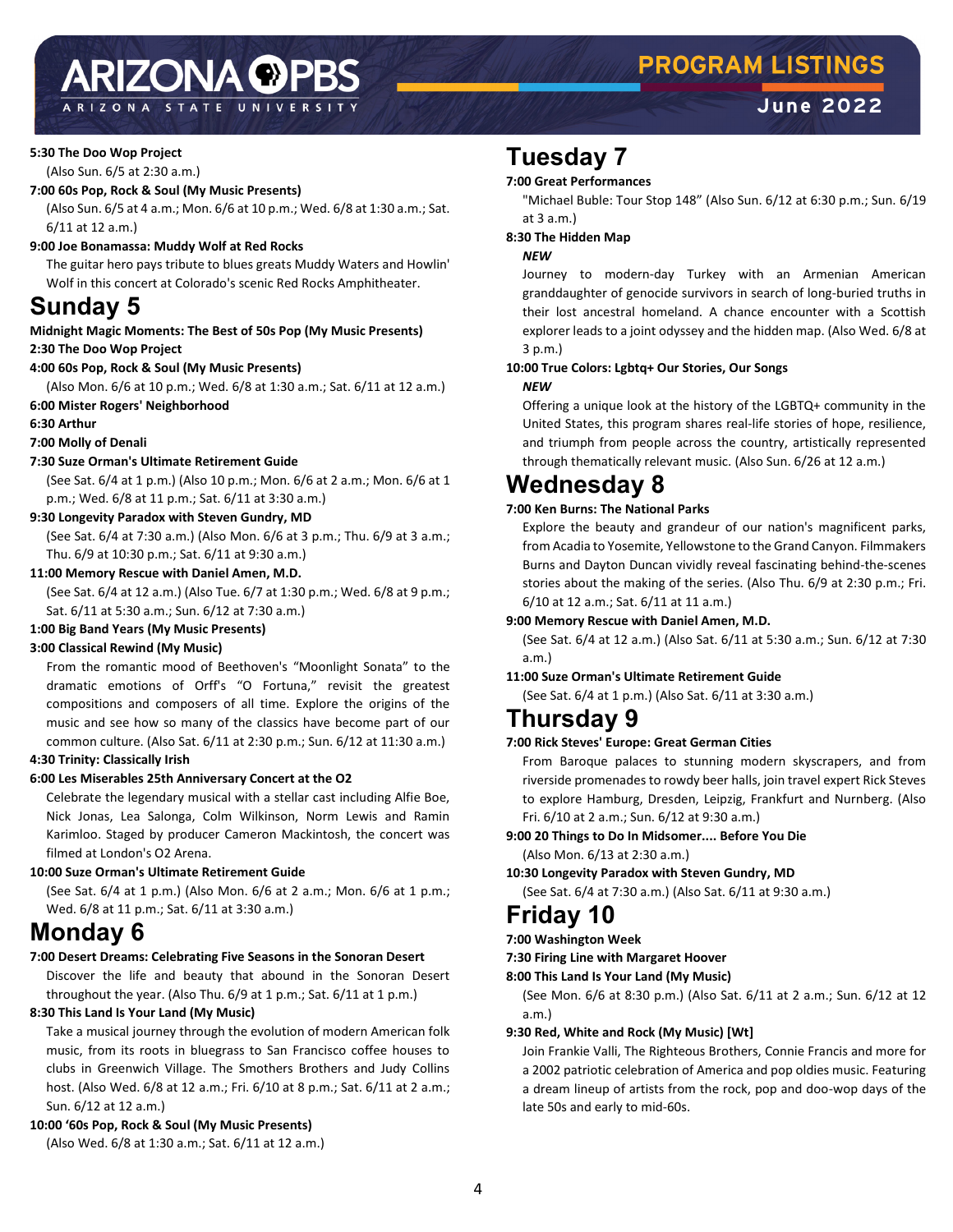ARIZONA STATE UNIVERS

## **Saturday 11**

#### **Midnight 60s Pop, Rock & Soul (My Music Presents) 2:00 This Land Is Your Land (My Music)**

(See Mon. 6/6 at 8:30 p.m.) (Also Sun. 6/12 at 12 a.m.) **3:30 Suze Orman's Ultimate Retirement Guide** 

- (See Sat. 6/4 at 1 p.m.)
- **5:30 Memory Rescue with Daniel Amen, M.D.**  (See Sat. 6/4 at 12 a.m.) (Also Sun. 6/12 at 7:30 a.m.)
- **7:30 EAT YOUR MEDICINE: The Pegan Diet with Mark Hyman, MD**  (See Sat. 6/4 at 2 a.m.) (Also Sun. 6/12 at 11 p.m.)

## **9:30 Longevity Paradox with Steven Gundry, MD**

(See Sat. 6/4 at 7:30 a.m.)

**11:00 Ken Burns: The National Parks** 

(See Wed. 6/8 at 7 p.m.)

**1:00 Desert Dreams: Celebrating Five Seasons in the Sonoran Desert**  (See Mon. 6/6 at 7 p.m.)

#### **2:30 Classical Rewind (My Music)**

(See Sun. 6/5 at 3 p.m.) (Also Sun. 6/12 at 11:30 a.m.)

#### **4:00 Burt Bacharach's Best (My Music Presents)**

For over half-a-century, the immensely popular melodies of celebrated composer Burt Bacharach have touched millions of music lovers around the world. Sing along as all the original artists perform his hits with rare archival footage and clips from the 1960s-70s. (Also Sun. 6/19 at 12 a.m.)

### **5:30 Paul Anka: His Hits and a Tribute to Frank Sinatra**

**7:00 Clint Black: Mostly Hits & The Mrs.** 

(Also Sun. 6/12 at 1:30 a.m.)

**8:30 Little Feat - Celebrating Waiting for Columbus At the Ryman**  (Also Sun. 6/12 at 3 a.m.) **10:30 Nitty Gritty Dirt Band: 50 Years and Circlin' Back** 

(Also Sun. 6/12 at 5 a.m.)

## **Sunday 12**

**Midnight This Land Is Your Land (My Music)** 

(See Mon. 6/6 at 8:30 p.m.)

**1:30 Clint Black: Mostly Hits & The Mrs.** 

**3:00 Little Feat - Celebrating Waiting for Columbus At the Ryman 5:00 Nitty Gritty Dirt Band: 50 Years and Circlin' Back** 

**6:30 Arthur** 

**7:00 Molly of Denali** 

**7:30 Memory Rescue with Daniel Amen, M.D.** 

(See Sat. 6/4 at 12 a.m.)

**9:30 Rick Steves' Europe: Great German Cities**  (See Thu. 6/9 at 7 p.m.)

**11:30 Classical Rewind (My Music)** 

(See Sun. 6/5 at 3 p.m.)

**1:00 Les Miserables 25th Anniversary Concert at the O2**  (See Sun. 6/5 at 6 p.m.)

**5:00 Carpenters: Close to You (My Music Presents)** 

(Also Sun. 6/19 at 1:30 a.m.)

### **6:30 Great Performances**

"Michael Buble: Tour Stop 148" (Also Sun. 6/19 at 3 a.m.)

**8:00 Endeavour: The Evolution** 

(Also Mon. 6/13 at 1 a.m.)

#### **9:30 Rick Steves' Fascism In Europe**

In this one-hour special, Rick Steves travels back a century to learn how fascism rose and then fell in Europe He traces fascism's history from its roots in the turbulent aftermath of World War I to the rise of charismatic leaders who manipulated that anger. In addition, Rick chronicles the brutal measures the leaders used to enforce their ideologies, and discusses the horrific consequences of genocide and total war.

### **11:00 EAT YOUR MEDICINE: The Pegan Diet with Mark Hyman, MD**

(See Sat. 6/4 at 2 a.m.)

## **Monday 13**

#### **7:00 David Bowie: Serious Moonlight**

Experience one of the most dramatic and charismatic performances of Bowie's career on his 1983 tour. Recorded live in Vancouver, it features his greatest hits including "Let's Dance," "Heroes," "Golden Years," "China Girl" and "Space Oddity."

#### **8:30 Prince and the Revolution: The Purple Rain Tour**

Experience the powerful performance by Prince and The Revolution on their legendary Purple Rain Tour, featuring hits like "Let's Go Crazy, " "Little Red Corvette," "When Doves Cry" and a mind-bending 18+ minute version of "Purple Rain."

#### **10:00 Arizona Horizon 2022 Election Debate Coverage**

**11:00 Prince Philip: for Queen and Country** 

(Also Tue. 6/14 at 3 a.m.)

## **Tuesday 14**

#### **7:00 Finding Your Roots**

"This Land Is My Land" – Dr. Henry Louis Gates, Jr. reveals the unexpected family trees of entertainer Queen Latifah and actor Jeffrey Wright, redefining their sense of the black experience -- and challenging preconceptions about America's past. (Also Wed. 6/15 at 1 a.m.; Wed. 6/15 at 1:30 p.m.)

#### **8:00 American Masters**

#### *NEW*

"Brian Wilson: Long Promised Road" – Explore the life and career of the singer, songwriter and co-founder of The Beach Boys. The film traces the legendary performer's journey of reflection on a drive through Los Angeles with his longtime friend and Rolling Stone editor Jason Fine. (Also Wed. 6/15 at 2 a.m.; Wed. 6/15 at 11 p.m.)

#### **9:30 Antiques Roadshow Recut**

"Treasure Fever, Part 1" – Explore artifacts and artistry with health and medicine history across generations including a Lakota Sioux doctor's bag, a "Female Physician" trade sign from around 1835, and a salesman's sample operating chair. (Also Wed. 6/15 at 3:30 a.m.; Fri. 6/17 at 11:30 p.m.)

#### **10:00 Arizona Horizon 2022**

**10:30 Cronkite News 2022** 

- **11:00 Les Stroud's Beyond Survival**
- "The Seed Ceremony Part 1"

#### **11:30 Rick Steves' Europe**

"France's Loire: Chateau Country" - Along the Loire River Valley, the beautiful French countryside is studded with evocative chateaux. Home-basing in Amboise, we visit four unique castles, tour Leonardo's home, feed hunting dogs and savor a princely garden.

## **PROGRAM LISTINGS**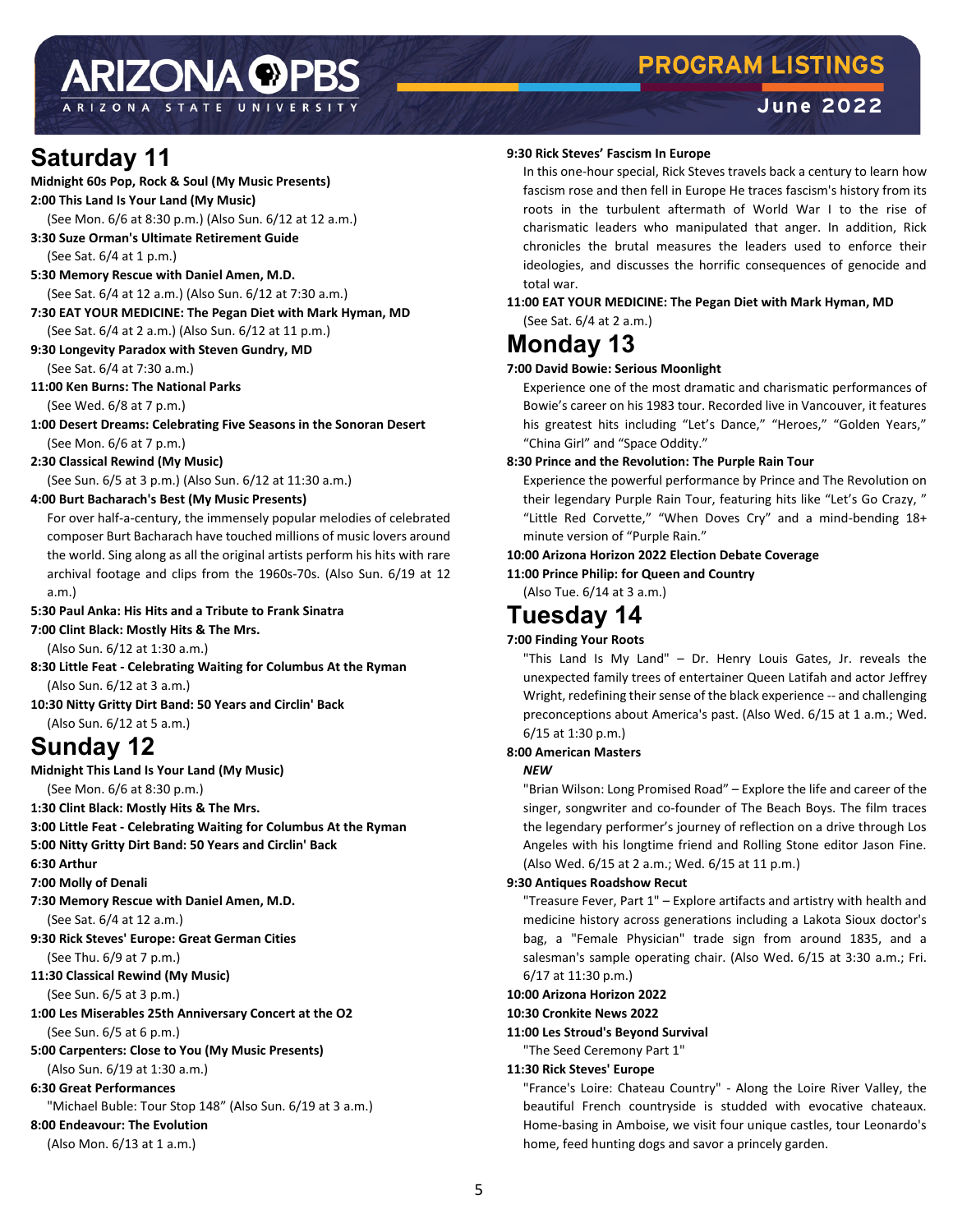ARIZONA STATE UNIVERS

## **Wednesday 15**

#### **7:00 Nature**

"Wild Florida" - Florida is home to beaches, coral reefs, pine forests and the famous Everglades wetland, but a growing human population and abandoned exotic pets like pythons are threatening this wild paradise. Can Florida's ecosystems continue to weather the storm? (Also Thu. 6/16 at 1:30 a.m.; Thu. 6/16 at 1:30 p.m.; Thu. 6/16 at 11 p.m.; Sat. 6/18 at 6 p.m.)

#### **8:00 Nova**

"Polar Extremes" - Following a trail of fossils found in all the wrong places -- beech trees in Antarctica, redwoods and hippo-like mammals in the Arctic -- uncover the bizarre history of the poles, from miles-thick ice sheets to warm polar forests teeming with life. (Also Thu. 6/16 at 2:30 a.m.; Fri. 6/17 at 1:30 p.m.; Sun. 6/19 at 10 a.m.)

#### **10:00 Arizona Horizon 2022**

#### **10:30 Cronkite News 2022**

#### **11:00 American Masters**

"Brian Wilson: Long Promised Road" – Explore the life and career of the singer, songwriter and co-founder of The Beach Boys. The film traces the legendary performer's journey of reflection on a drive through Los Angeles with his longtime friend and Rolling Stone editor Jason Fine.

## **Thursday 16**

#### **7:00 Check, Please! Arizona**

Guest reviewers dine, then dish on Franco's Italian Caffe, Zur Kate German Restaurant and Liberty Market. An Arizona PBS original production made possible by Whitfill Nursery, Ironwood Cancer & Research Centers, BestDentalCareAZ.com and Lawns by Les. (Also Sat. 6/18 at 10:30 p.m.; Tue. 6/21 at 4:01 p.m.)

#### **7:30 Rick Steves' Europe**

"Travel Skills: Cruising" - Setting sail on the Mediterranean, Rick explores the ins and outs and pros and cons of cruising. He learns how to get the most out of a cruise while also considering the inevitable congestion and commercialism that comes with mass tourism.

#### **8:00 Midsomer Murders**

"The Village That Rose from the Dead, Part 1" - The ghost village of Little Auburn has been abandoned since the war. When a young man is found murdered during its grand reopening, DCI Barnaby and DS Winter must unravel a sinister web of lies from both past and present in order to catch the killer. (Also Fri. 6/17 at 2 a.m.; Tue. 6/21 at 2:30 p.m.)

#### **9:00 Midsomer Murders**

"The Village That Rose from the Dead, Part 2" (Also Fri. 6/17 at 3 a.m.; Tue. 6/21 at 3:15 p.m.)

#### **10:00 Arizona Horizon 2022**

#### **10:30 Cronkite News 2022**

#### **11:00 Nature**

"Wild Florida" - (See Wed. 6/15 at 7 p.m.) (Also Sat. 6/18 at 6 p.m.)

## **Friday 17**

**7:00 Washington Week** 

#### (Also Sat. 6/18 at 1 a.m.)

#### **7:30 Firing Line with Margaret Hoover**

(Also Sat. 6/18 at 1:30 a.m.)

#### **8:00 Great Performances at the Met**

"Rigoletto" (Also Sat. 6/18 at 2 a.m.)

## **PROGRAM LISTINGS**

## **June 2022**

#### **10:30 Arizona Horizon 2022**

#### **11:00 Cronkite News 2022**

**11:30 Antiques Roadshow Recut** 

"Treasure Fever, Part 1" - (See Tue. 6/14 at 9:30 p.m.)

## **Saturday 18**

#### **7:00 Father Brown**

"The Red Death" – Father Brown must solve a vengeful murder at a New Year's Eve masked ball held at Montague Hall. (Also Mon. 6/20 at 2:30 p.m.)

#### **8:00 Death In Paradise**

"Series 1, Episode 4" – A confession of murder proves problematic for the team when a wife admits to killing her husband but the body is nowhere to be found. Can Poole solve the mystery, and could his feelings be clouding his judgment? (Also Sun. 6/19 at 6 p.m.; Mon. 6/20 at 12:30 a.m.)

#### **9:00 Vera**

"Cold River" – A beauty empire is shaken to the ground when one of three sisters is found dead in the River Tyne. DCI Vera Stanthorpe investigates.

#### **10:30 Check, Please! Arizona**

(See Thu. 6/16 at 7 p.m.) (Also Tue. 6/21 at 4:01 p.m.)

#### **11:00 Austin City Limits**

"Brittany Howard"

### **Sunday 19**

#### **7:00 Hotel Portofino**

#### *NEW*

"First Impressions" – Rose and her mother arrive at the hotel to evaluate a prospective marriage with Lucian, the war veteran son of the hotel's proprietors. Lucian's mother, Bella, finds herself vulnerable to extortion from a local politician. (Also Mon. 6/20 at 1:30 a.m.; Mon. 6/20 at 3:30 p.m.; Sun. 6/26 at 4:30 p.m.)

#### **8:00 Endeavour On Masterpiece**

"Season 8: Striker" – An explosive murder at an Oxford college has potentially far-reaching political ramifications. Meanwhile, Endeavour is tasked with guarding the life of a beloved football team's star striker. (Also Mon. 6/20 at 2:30 a.m.)

#### **10:00 The Hunter**

"Season 1, Episode 3" – While an unexpected killing gives Saverio a lead on Mico Farinella, Bagarella is visited by a former hit man in his employ, Nunzio Scalera.

#### **11:00 The Fall**

"What Is In Me Dark Illumine" – Several people try to interrogate Spector, who refuses to talk to anyone but Stella. Sally Ann suffers a miscarriage during interrogation, when informed about the crimes Paul is arrested for. Gibson gets Spector to confess all the crimes he has committed, but not to tell her whether or not he has killed Rose, nor where she or her body is hidden. Spector agrees to take Gibson to a place in the woods in exchange for seeing his daughter. In the woods, Gibson locates a car with a barely alive Rose in the boot.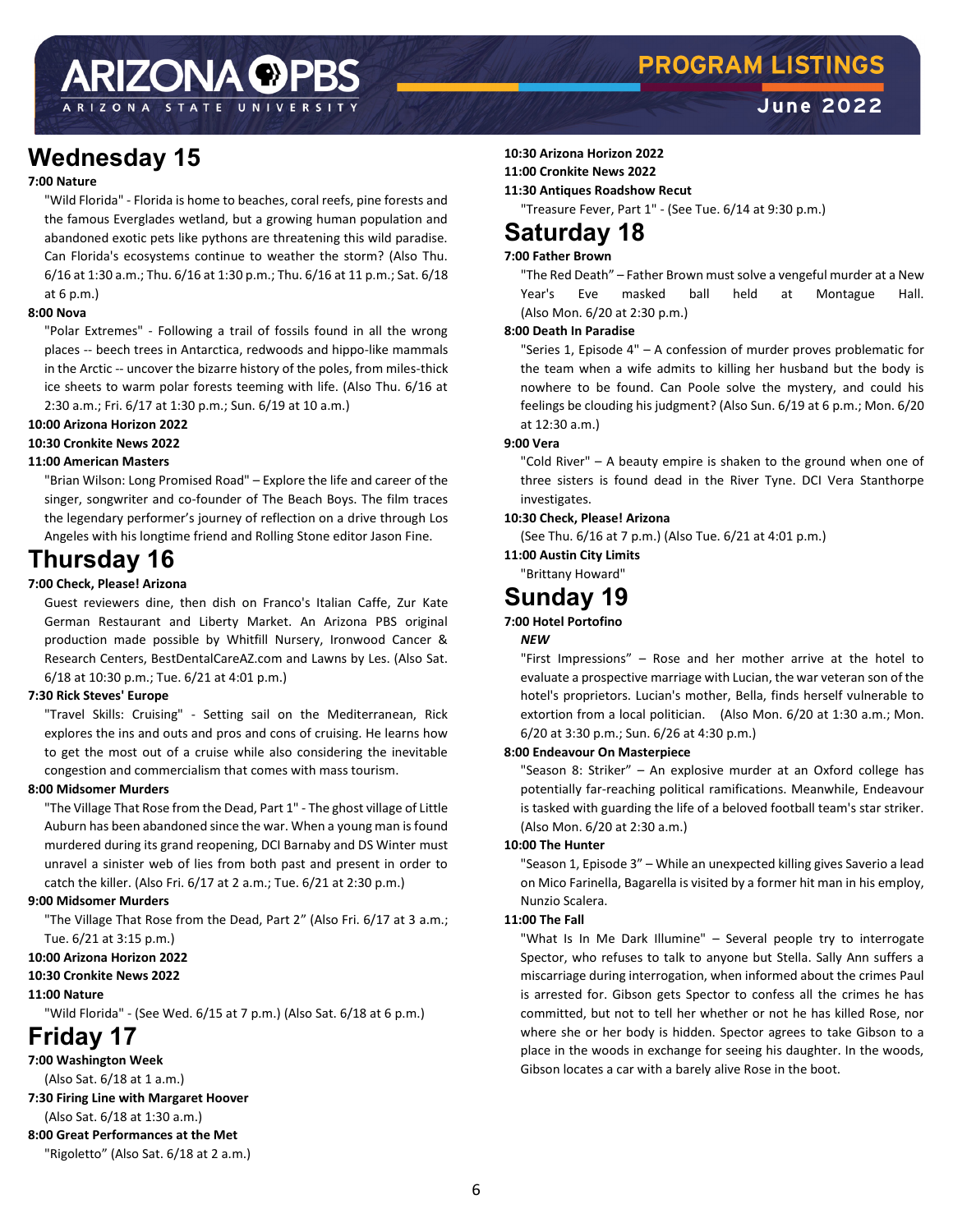ARIZONA STATE UNIVERS

## **Monday 20**

#### **7:00 Antiques Roadshow**

"Newport, Hour Two" - A Faberge jade snuff bottle made around 1890, Basquiat oil stick drawing and General Wharton Civil War archive. (Also Tue. 6/21 at 1 a.m.; Tue. 6/21 at 1:30 p.m.; Sun. 6/26 at 9 a.m.)

#### **8:00 Antiques Roadshow**

"Newport, Hour Three" - A Tiffany & Co. sapphire and diamond ring, a Boston bureau table made around 1770 and M.C. Escher lithographs. (Also Tue. 6/21 at 2 a.m.)

#### **9:00 POV**

#### *NEW*

"Who Killed Vincent Chin?" – The 1982 killing of a young Chinese American engineer sheds light on the implications of the murder.

#### **10:30 Arizona Horizon 2022**

#### **11:00 Cronkite News 2022**

#### **11:30 Murder In Montrose: The Paul Broussard Legacy**

In 1991, Paul Broussard, a 27 year old gay man, was murdered on the streets of Houston, sparking a deafening outcry. Explore the aftermath of this pivotal event - from civil unrest to hate crime legislation; from victim's rights to political activism, Houston and the nation would never be the same again. (Also Tue. 6/21 at 3 a.m.)

### **Tuesday 21**

#### **7:00 Finding Your Roots**

"Write My Name in the Book of Life" – Dr. Henry Louis Gates, Jr. helps musician Pharrell Williams and filmmaker Kasi Lemmons uncover extraordinarily rare first-person accounts of their enslaved ancestors. (Also Wed. 6/22 at 1 a.m.; Wed. 6/22 at 1:30 p.m.; Fri. 6/24 at 11 p.m.)

#### **8:00 Jon Stewart: The Mark Twain Prize**

#### *NEW*

Celebrate the comedic talents of Jon Stewart, this year's recipient of the Mark Twain Prize for American Humor. A star-studded lineup pays tribute to the comedian, producer, author and social activist from the Kennedy Center stage in Washington, DC. (Also Wed. 6/22 at 2 a.m.)

#### **9:30 Antiques Roadshow Recut**

"American Stories, Part 2" (Also Wed. 6/22 at 3:30 a.m.)

**10:00 Arizona Horizon 2022** 

#### **10:30 Cronkite News 2022**

#### **11:00 Les Stroud's Beyond Survival**

"The Seed Ceremony Part 2"

#### **11:30 Rick Steves' Europe**

"Paris Side-Trips" - Indulge in the world of aristocratic extravagance in the pre-Revolutionary playground of France's elite. We explore Versailles, Europe's palace of palaces, marvel at the glass and statuary of Chartres cathedral and dine like kings.

## **Wednesday 22**

#### **7:00 Nature**

"Sharks of Hawaii" - Learn surprising facts about the sharks that call the warm waters near Hawaii's islands their home. Meet the white tip reef shark, whale shark, tiger shark and more. (Also Thu. 6/23 at 1 a.m.; Thu. 6/23 at 1:30 p.m.; Thu. 6/23 at 11 p.m.; Sat. 6/25 at 6 p.m.; Sun. 6/26 at 11 a.m.)

#### **8:00 Nova**

"Look Who's Driving" - Peers under the hood of the autonomous automotive industry to investigate how exactly driverless cars work, how they may change the way we live, and whether we will ever be able to entrust them with our lives. (Also Thu. 6/23 at 2 a.m.; Fri. 6/24 at 1:30 p.m.; Sun. 6/26 at 10 a.m.)

#### **9:00 Planet California**

"Rivers of Gold" (Also Thu. 6/23 at 3 a.m.; Thu. 6/23 at 3:30 p.m.)

#### **10:00 Arizona Horizon 2022**

#### **10:30 Cronkite News 2022**

#### **11:00 Queer Silicon Valley**

#### *NEW*

Silicon Valley, known as the high tech capital of the world, has had a profound impact on the LGBTQ+ movement in the United States. In Queer Silicon Valley, a new one hour documentary from Bob Gliner (We're Still Here, Schools That Change Communities, Walk the Walk) and Ken Yeager, the rich history of the LGBTQ+ Community's challenges and successes in Silicon Valley is traced through an ethnically diverse range of voices. From its early beginnings in a 1970s vibrant bar scene through the challenges posed by AIDS and the religious right, the fight for political representation and marriage equality, to what it was like to come out in the high tech industry, Queer Silicon Valley casts a fresh lens on a not well known but significant history.

## **Thursday 23**

#### **7:00 Check, Please! Arizona**

Guest reviewers dine, then dish on 24 Carrots, Va Bene Italian Restaurant & Wine Bar and Ezekiel's. An Arizona PBS original production made possible by Whitfill Nursery, Ironwood Cancer & Research Centers, BestDentalCareAZ.com and Lawns by Les. (Also Tue. 6/28 at 4:01 p.m.)

#### **7:30 Rick Steves' Europe**

"Greek Islands: Santorini, Mykonos, and Rhodes" – Rick island-hops through the Aegean, sampling three classic Greek getaways: Santorini, Mykonos, and Rhodes. He tours ancient ruins, traces the vestiges of the Crusaders, samples rustic cuisine, savors classic Greek-island views, and compares beaches.

#### **8:00 Midsomer Murders**

"Crime and Punishment, Part 1" – The Bleakridge Watch patrols the streets of their remote village, exposing anyone who steps outside the law. When one of their members dies, DCI Barnaby and DS Winter uncover just how far some people will go for power. (Also Fri. 6/24 at 2 a.m.; Tue. 6/28 at 2:30 p.m.)

#### **9:00 Midsomer Murders**

"Crime and Punishment, Part 2" (Also Fri. 6/24 at 3 a.m.; Tue. 6/28 at 3:12 p.m.)

#### **10:00 Arizona Horizon 2022**

#### **10:30 Cronkite News 2022**

#### **11:00 Nature**

"Sharks of Hawaii" - (See Wed. 6/22 at 7 p.m.) (Also Sat. 6/25 at 6 p.m.; Sun. 6/26 at 11 a.m.)

## **PROGRAM LISTINGS**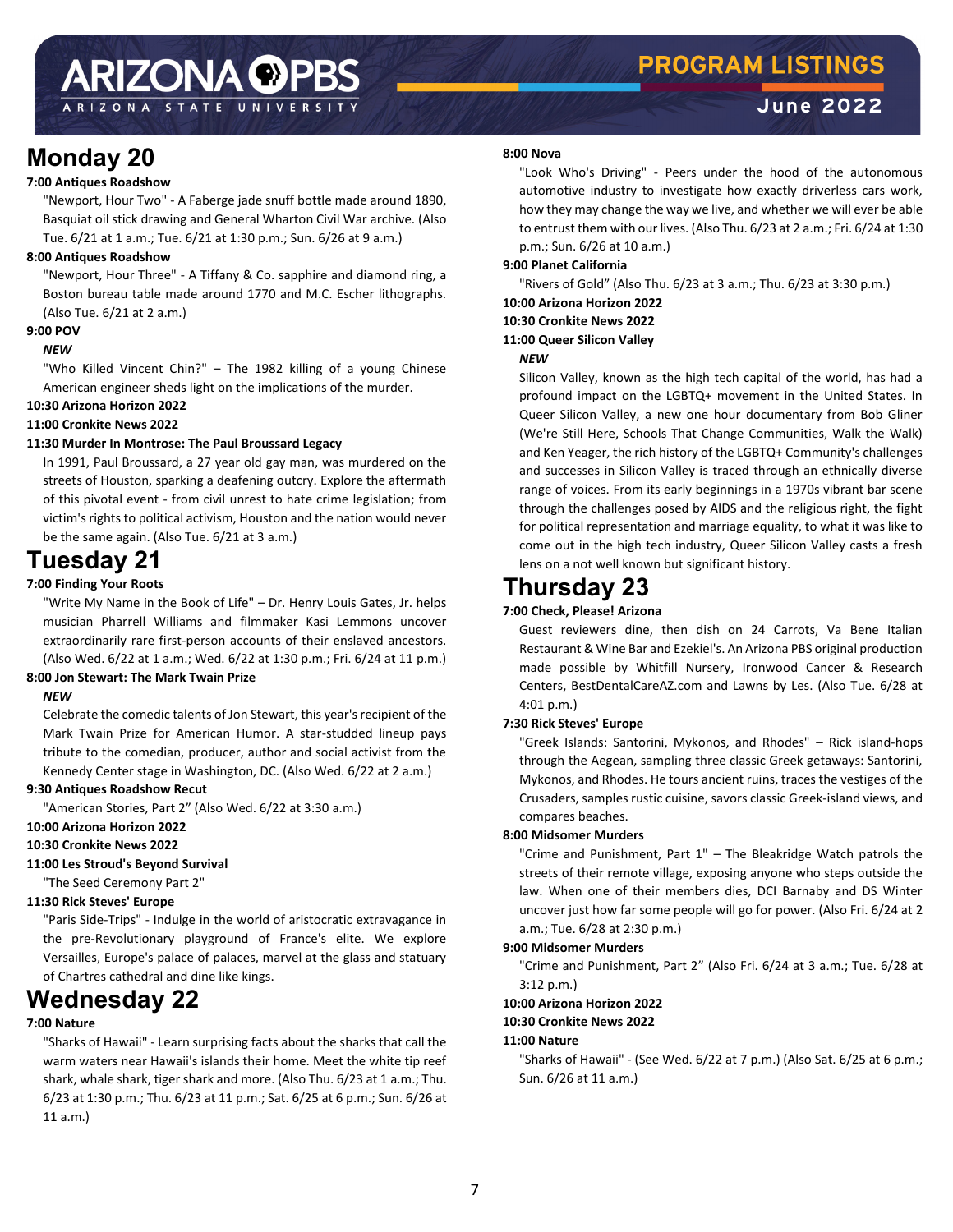ARIZONA STATE UNIVERS

## **Friday 24**

#### **7:00 Washington Week**

(Also Sat. 6/25 at 1 a.m.)

**7:30 Firing Line with Margaret Hoover** 

#### (Also Sat. 6/25 at 1:30 a.m.)

#### **8:00 The Great American Recipe**

#### *NEW*

"If I Were A Recipe" – Join the ten contestants for their first challenge: creating a dish that expresses their unique story and talents. Next, they put their original spin on regional dishes and ingredients, and BBQ chicken and Korean tacos are on the menu. (Also Sat. 6/25 at 2 a.m.; Sat. 6/25 at 10 a.m.)

#### **9:00 American Anthems**

"Life Is Sweet" – Grammy-winner Jennifer Nettles meets Seth Grumet, founder of Stomp the Monster, which he started during chemotherapy. Jennifer writes and performs a soaring anthem about Seth's life that leaves a surprised audience without a dry eye in the house. (Also Sat. 6/25 at 3 a.m.)

#### **9:30 Antiques Roadshow Recut**

(Also Sat. 6/25 at 3:30 a.m.)

#### **10:00 Arizona Horizon 2022**

**10:30 Cronkite News 2022** 

#### **11:00 Finding Your Roots**

"Write My Name in the Book of Life" - (See Tue. 6/21 at 7 p.m.)

### **Saturday 25**

#### **7:00 Father Brown**

"The Hammer of God" - Many years spent hearing confessions have given the kindly priest insight into the workings of the criminal mind. When an ungodly man is killed, Father Brown must find the killer before an innocent woman is sent to the gallows. (Also Mon. 6/27 at 2:30 p.m.)

#### **8:00 Death In Paradise**

"Series 1, Episode 5" - A murder investigation becomes more than personal for Richard when the victim is murdered while handcuffed to him. (Also Sun. 6/26 at 6 p.m.; Mon. 6/27 at 12 a.m.)

#### **9:00 Vera**

"The Seagull"

#### **10:30 Check, Please! Arizona**

"\*\*Do Not Schedule for Broadcast\*\*" - Guest reviewers dine, then dish on Tandoori Times Indian Bistro, Bootleggers Modern American Smokehouse and French Grocery. An Arizona PBS original production made possible by Whitfill Nursery, Ironwood Cancer & Research Centers, BestDentalCareAZ.com and Lawns by Les.

#### **11:00 Austin City Limits**

"Rufus Wainwright" - Enjoy an intimate hour with renowned singer/songwriter Rufus Wainwright. The American/Canadian performer and composer sings songs from his latest album "Unfollow the Rules."

## **Sunday 26**

#### **7:00 Hotel Portofino**

"Lessons" – Cecil arranges for a family heirloom to be sent from England for authentication. Bella is horrified when he also invites her blackmailer, Signor Danioni, for tea. (Also Mon. 6/27 at 1 a.m.; Mon. 6/27 at 3:30 p.m.)

#### **8:00 Endeavour On Masterpiece**

"Season 8: Scherzo" – On the outskirts of Oxford, a cab driver is found murdered in his taxi. The investigation into his death leads Endeavour and the team down a surprising path. Endeavour receives a guest who reminds him of a past he'd sooner forget. (Also Mon. 6/27 at 2 a.m.)

#### **10:00 The Hunter**

"Season 1, Episode 4" – With Saverio's investigation closing in on Don Luchino's ally, the Madonie boss, and with the Di Peri family staking their claim, Bagarella is forced to intervene to restore order.

#### **11:00 The Fall**

"Silence and Suffering" – After the events in the forest, Spector and Rose are taken to the general hospital, where the doctors battle to save Spector's life. Kiera (Aisling Bea) is the nurse assigned to care for Spector. Gibson's shock turns to numbness as she panics at the prospect of Spector not surviving and justice not being delivered to the victims' families. Katie despairs as news of Spector's shooting makes the news. Olivia, Spector's daughter, finds news articles about Spector being the 'Belfast Strangler' online.

## **Monday 27**

#### **7:00 Antiques Roadshow**

"Meadow Brook Hall, Hour One" - Visit the grounds of the historic Meadow Brook Hall in Rochester, Michigan, and learn the story behind beloved family heirlooms, thrift store finds and more - including a 77,500 appraisal! (Also Tue. 6/28 at 1 a.m.; Tue. 6/28 at 1:30 p.m.)

#### **8:00 Hiding In Plain Sight >**

#### *NEW*

"The Storm" – Follow the journeys of more than 20 young Americans from all over the country and all walks of life, who have struggled with thoughts and feelings that have troubled  $-$  and, at times  $$ overwhelmed them. Hiding in Plain Sight presents an unstinting look at both the seemingly insurmountable obstacles faced by those who live with mental disorders and the hope that many have found after that storm. (Also Tue. 6/28 at 2 a.m.)

**10:00 Arizona Horizon 2022 10:30 Cronkite News 2022 11:00 Medicating Normal** 

## **Tuesday 28**

#### **7:00 Finding Your Roots**

"Hard Times" – Host Dr. Henry Louis Gates, Jr. explores the family stories of filmmaker Michael Moore and actors Laura Linney and Chloe Sevigny -- three people whose distant ancestors overcame great hardships in ways that resonate with their lives today. (Also Wed. 6/29 at 1 a.m.; Wed. 6/29 at 1:30 p.m.)

**8:00 Hiding In Plain Sight**

#### *NEW*

"Resilience" – Follow the journeys of more than 20 young Americans from all over the country and all walks of life, who have struggled with thoughts and feelings that have troubled — and, at times overwhelmed them. Hiding in Plain Sight presents an unstinting look at both the seemingly insurmountable obstacles faced by those who live with mental disorders and the hope that many have found after that storm. (Also Wed. 6/29 at 2 a.m.)

**10:00 Arizona Horizon 2022 10:30 Cronkite News 2022** 

## **PROGRAM LISTINGS**